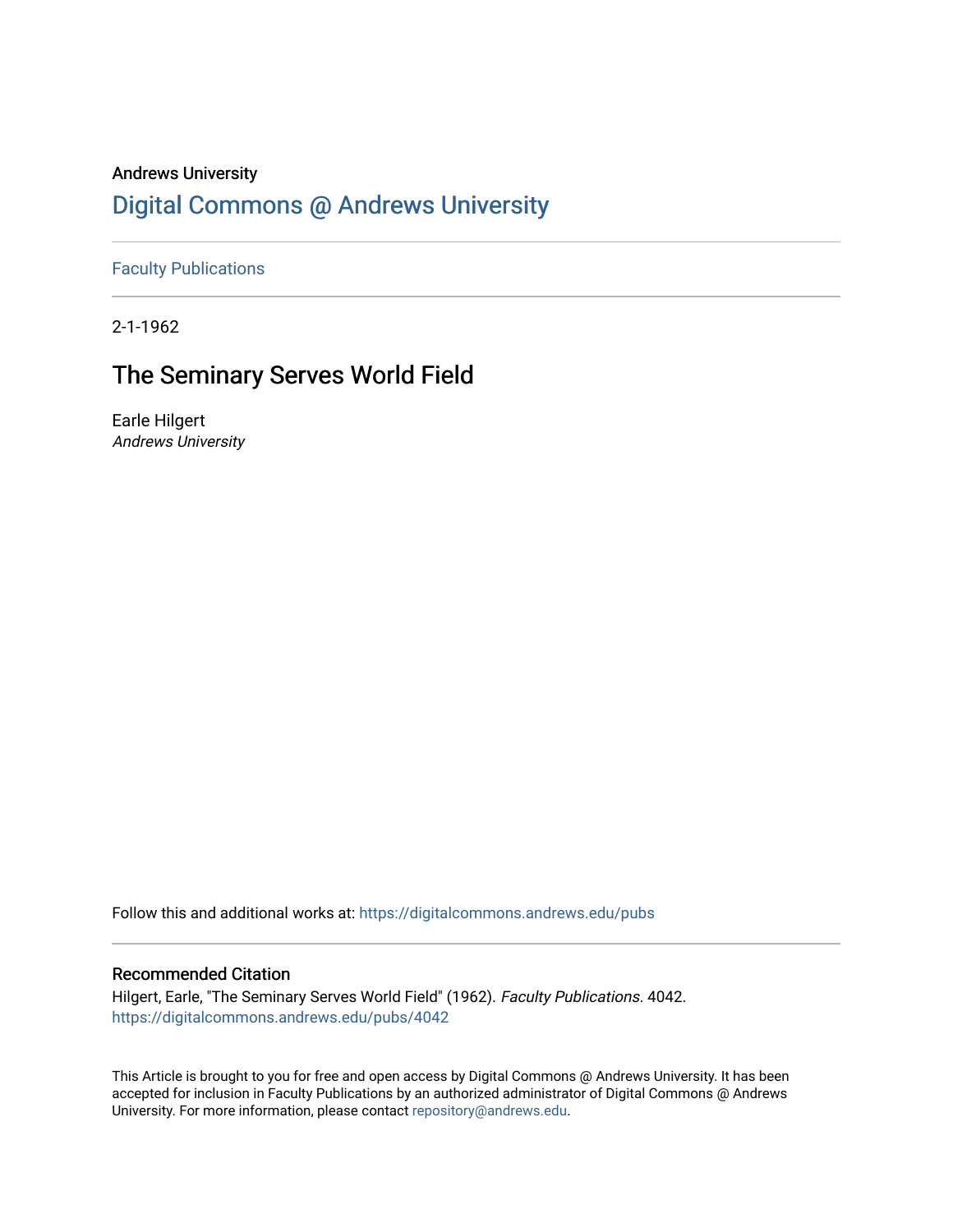

**EARLE HILGERT**  *Vice-President for Academic* 

*Administration Andrews University* 

## *THE SEMINARY SERVES*

<sup>A</sup>T THE beginning of a new term I usually ask each student in any class to introduce himself by giving his name and the place from which he comes. In most schools there would be nothing unusual about this. But at the Seminary this is always an intriguing moment, for the whole world is often brought together in one classroom. A few days ago as a new term began I found thirty-five students enrolled in my church history class. The introductions sounded like a roll call of the United Denmark, England, Holland, Sweden, Germany, Haiti, Jamaica, Brazil, Australia, Korea, and Japan, as well as many areas of the United States. And this is characteristic throughout our Seminary; with students from twenty-six countries, the Seminary motto was never truer than it is today: "From all the world to all the world."

#### *Faculty*

The Seminary serves the world—and the world field serves the Seminary—in a variety of ways. While the presence of overseas professors is a common feature of American higher education, the faculty of our Seminary has reflected to an unusual degree the fact that the Seminary is truly a worldwide school. During the thirty-four years of its existence, sixteen of its regular faculty have been persons born abroad in eleven different countries. A total of twentysix faculty members have served as denominational workers in all but one of the overseas divisions before joining the Seminary staff. During the present year, out of seventeen teachers, twelve have had overseas experience in nine different world divisions. Six of them have earned degrees in foreign universities. The Seminary faculty is truly representative of the denomination's worldwide work.

#### *Extension Schools*

Perhaps the most interesting aspect of the Seminary's outreach is the program of overseas extension schools which has characterized its work throughout much of its history. A pattern was established in 1948 when three teachers were sent to England to conduct short-term courses for workers in the British Union. Since that time twenty-four such extension schools, in all regularly functioning overseas divisions, have been held. Hundreds of ministers and teachers have thus had access to Seminary instruction who otherwise could not have benefited in this way. A list of these schools provides impressive testimony of the Seminary's contribution to our worldwide work: 1948 British Union 1953 Southern Eu-1950 South America<br>1952 Mexico 1952 Mexico 1954 Inter-America<br>1953 South Africa 1955 Southern Asia 1955 Southern Asia

THE MINISTRY

6